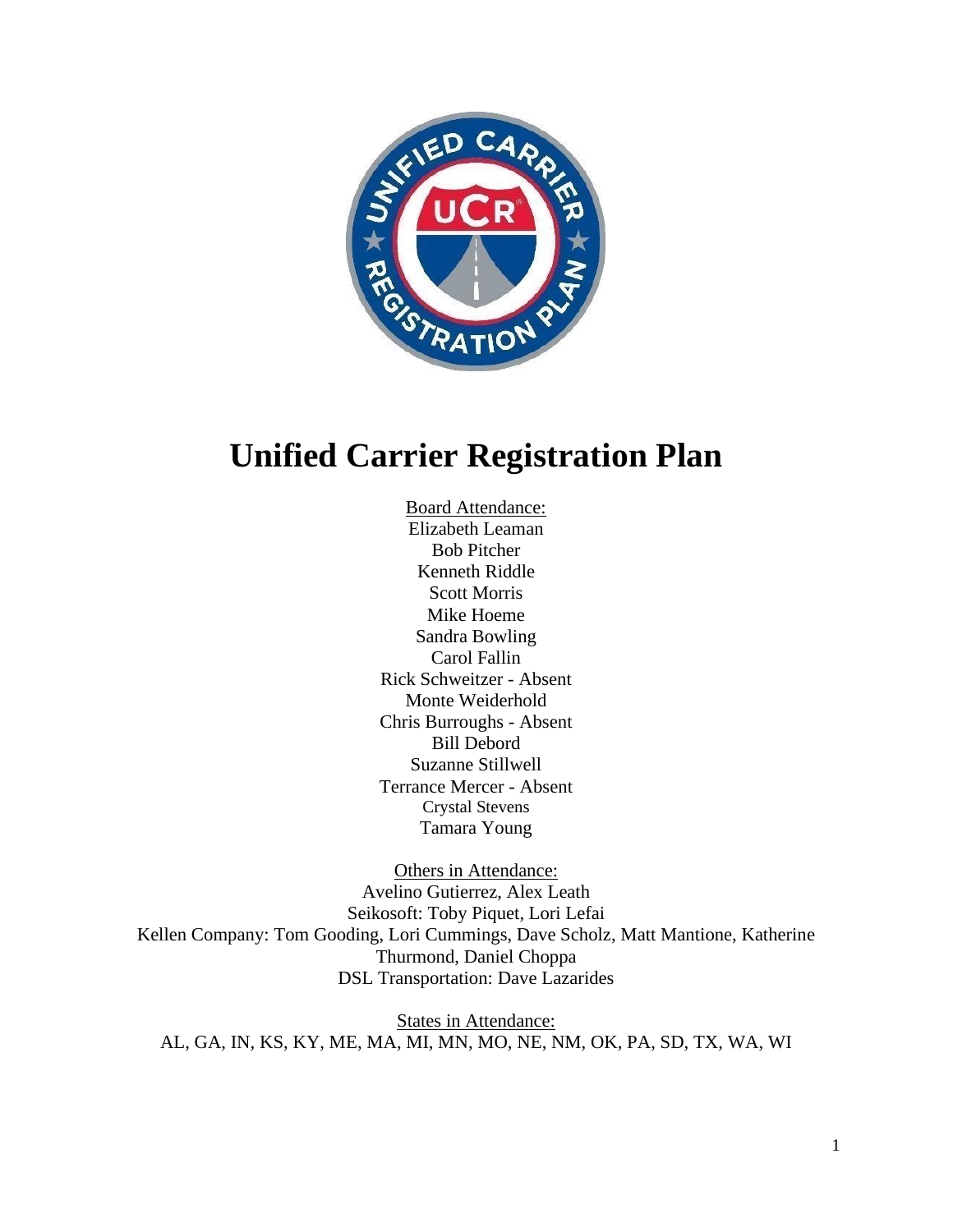### **UNIFIED CARRIER REGISTRATION PLAN BOARD OF DIRECTORS MEETING January 28, 2021**

# **MINUTES**

- **I. Welcome and Call to Order** Elizabeth Leaman, UCR Board Chair The UCR Board Chair welcomed attendees, called the meeting to order at 12:01pm ET, called roll for the Board, confirmed the presence of a quorum, and facilitated self-introductions.
- **II. Verification of Meeting Notice**  Avelino Gutierrez, UCR Executive Director The UCR Executive Director verified publication of the meeting notice on the UCR website and distribution to the UCR contact list via e-mail on December 14, 2020, followed by subsequent publication of the notice in the *Federal Register dated January 26, 2021* in vol. 86 no. 15 from pages 7185-7186*.*
- **III. Review and Approval of Board Agenda** Elizabeth Leaman, UCR Board Chair The meeting agenda was reviewed, and the Board considered adoption.

A MOTION was MADE and SECONDED to approve the January 28 agenda with the proposed change of moving item "*VII. Report of FMCSA*" to before item "*V. Re-appointment and Appointment of UCR Board Members.*"

**IV. Approval of Minutes from the December 10, 2020 UCR Board Meeting** – Elizabeth Leaman, UCR Board Chair

Draft Minutes of the December 10, 2020 Board meeting were reviewed. The Board considered action to approve.

A MOTION was MADE and SECONDED to approve the minutes as presented with the amendment that Tamara Young voted "No" on the motion regarding the Audit Subcommittee.

#### **V. Report of FMCSA** – Kenneth Riddle, FMCSA Representative

The Federal Motor Carrier Safety Administration (FMCSA) provided a report on relevant activity. Ken Riddle introduced Meera Joshi, the new FMCSA representative to UCR. There were no other updates from FMCSA.

**VI. Re-appointment and Appointment of UCR Board Members –** Elizabeth Leaman, UCR Board Chair and Avelino Gutierrez, UCR Executive Director

There are five members of the UCR Board of Directors whose terms expire on May 31, 2021. Three of these Directors requested re-appointment for additional three-year terms. The remaining Director is willing to continue to serve until a successor is appointed. In addition, one Director from among the chief administrative officers of the state agencies responsible for overseeing administration of the UCR Agreement who is from the Federal Motor Carrier Service Administration's Midwestern service area has tendered her resignation from the UCR Board effective February 19, 2021. The UCR Board will discuss re-appointments and appointments to the UCR Board for these positions and may take action to approve candidates for recommendation to the United States Department of Transportation.

A MOTION was MADE and SECONDED to recommend to US DOT Jessica Kines (Michigan State Police) as the replacement for the Midwestern Service Area position on the Board of Directors. The motion passed unanimously.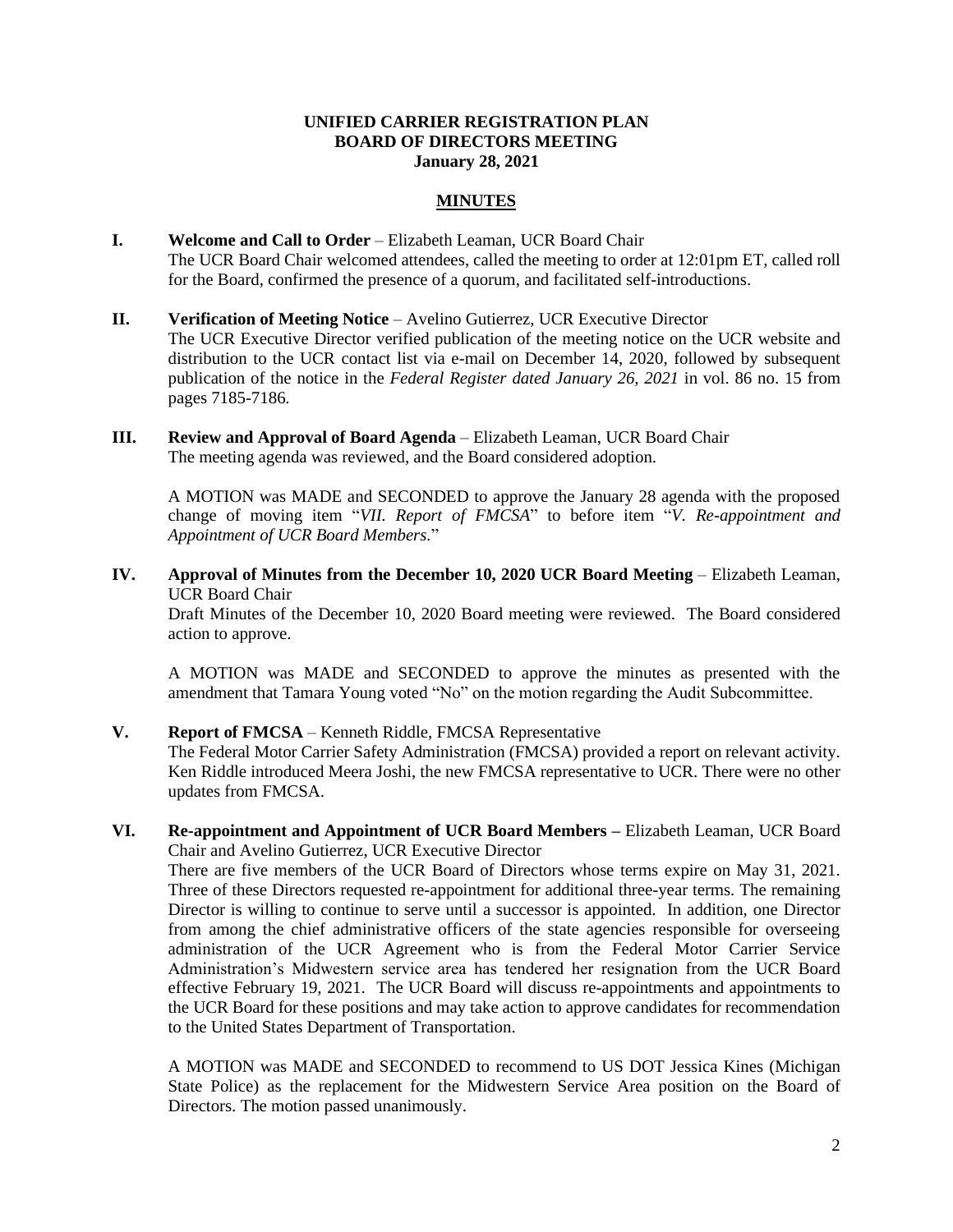A MOTION was MADE and SECONDED to recommend to US DOT David Bauer (American Trucking Association) as an Industry Board Member replacement and to recommend to US DOT the re-appointment of Tamara Young, Monte Weiderhold, and Chris Burroughs for another term. The motion passed unanimously.

The Board welcomed Jessica Kines and David Bauer as Board Members in-waiting.

- **VII. Update on UCR Meeting Schedule for 2021** Avelino Gutierrez, UCR Executive Director The UCR Executive Director provided an update on the scheduled Board and Subcommittee meetings for 2021. All previously in-person meetings up until December of 2021 were converted to Virtual meetings due to COVID-19 precautions. The in-person December 2021 meetings will be decided on in July 2021.
- **VIII. Updates Concerning UCR Legislation –** Elizabeth Leaman, UCR Board Chair The UCR Board Chair called for any updates regarding UCR legislation since the last Board meeting. There were no updates provided.
- **IX. Chief Legal Officer Report** Alex Leath, UCR Chief Legal Officer

The UCR Chief Legal Officer provided an update on the status of the March 2019 data event, the Twelve Percent Logistics litigation, cease and desist letters sent to third party permitting service providers, and other matters. The Twelve Percent Logistics Litigation has been concluded, and Mr. Leath has asked them to reach out to him first if there is ever an issue in the future.

## **X. SUBCOMMITTEE REPORTS**

**Audit Subcommittee** – Mike Hoeme, UCR Audit Subcommittee Chair

**A. Next Steps Regarding the 2019 Audit Deficiencies by Idaho and Utah –** Mike Hoeme, UCR Audit Subcommittee Chair

The UCR Audit Subcommittee Chair discussed with the Board next steps regarding the 2019 Audit Deficiencies of Idaho and Utah. Verna Jackson and Mike Hoeme provided a Zoom training session to the State of Utah DOT that was very well received by attendees. Subcommittee Chair Hoeme and others recognized Board Member Bill Debord's efforts at reaching out to and mentoring the State of Utah regarding audit compliance.

**B. UCR Auditor Coordinator** – Mike Hoeme, UCR Audit Subcommittee Chair

The UCR Audit Subcommittee Chair led a discussion regarding the MCS-150 retreat audit program provided by UCR and the progress made with participating states. States may opt into the program. States will remain engaged in the audit process but may have a lesser burden of having to attend to unresponsive/unproductive retreat audits.

**C. NRS Testing – Penetration and Vulnerability Testing –** Tom Gooding, UCR Technology **Director** 

The UCR Technology Director discussed plans to conduct a protocol of tests of the National Registration System (NRS) to ensure that appropriate measures are taken to resist unwanted attacks against the NRS. A highly experienced and qualified contractor has been selected to provide the appropriate testing.

**Finance Subcommittee** – Scott Morris, UCR Finance Subcommittee Chair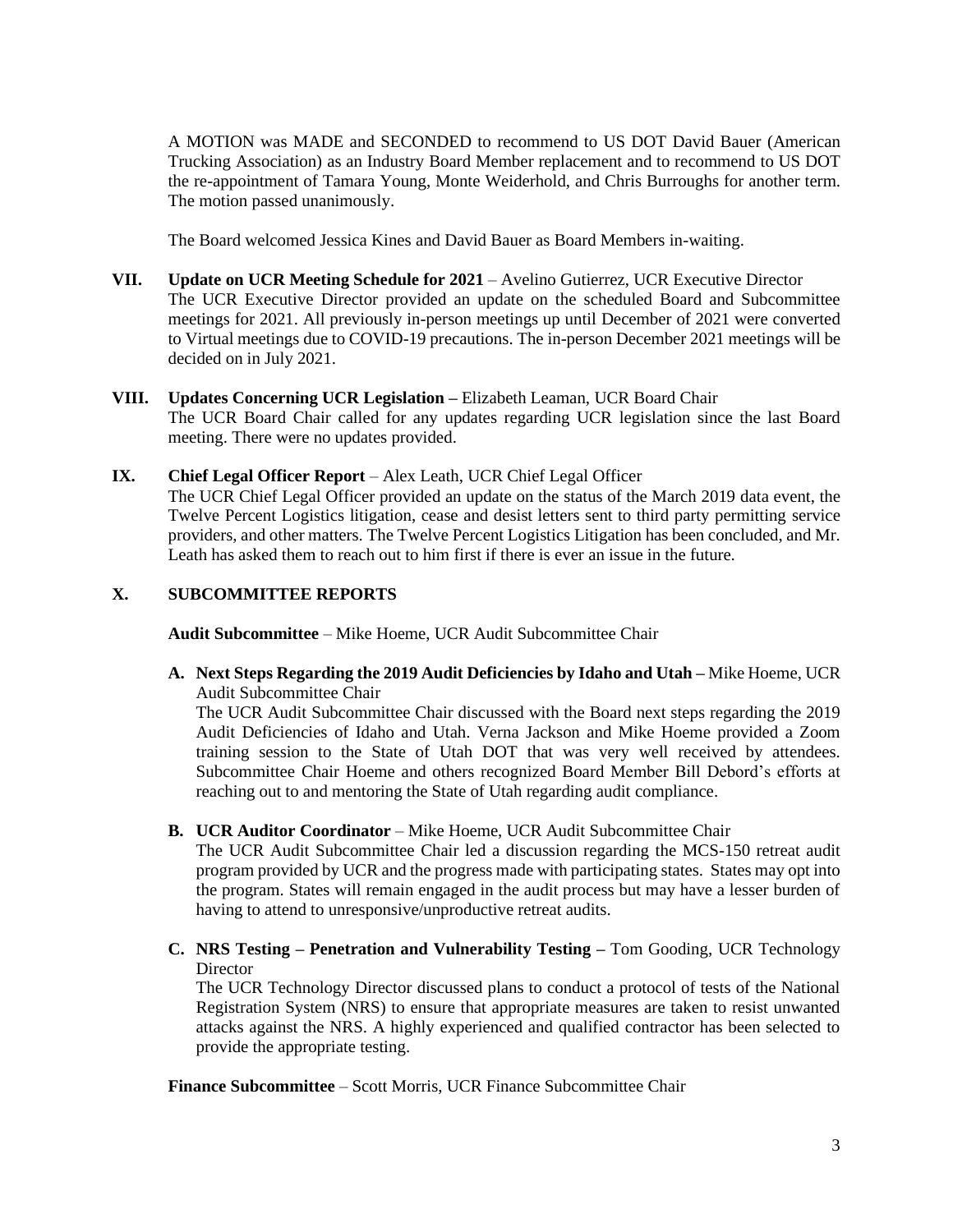**A. Certificate of Deposit Maturing on February 5, 2021 –** Dave Scholz, UCR Depository Manager

The UCR Depository Manager discussed the CD maturing on February 5, 2021 and outlined potential re-investment opportunities to the Board. The UCR Board acted to re-invest the funds.

A MOTION was MADE and SECONED to act to re-invest the funds from the CD maturing February 5, 2021. The motion passed with one dissenting vote (Tamara Young).

- **B. Review UCR Bank Balance Summary Report –** Dave Scholz, UCR Depository Manager The UCR Depository Manager reviewed the UCR Bank Balance Summary Report as of December 31, 2020 and answer questions from the Board.
- **C. Review 2020 Administrative Expenses Through December 31, 2020 –** Dave Scholz, UCR Depository Manager

The UCR Depository Manager presented the administrative costs incurred for the period of January 1, 2020 through December 31, 2020, compared to the budget for the same time-period, and discussed all significant variances.

**D. Status of 2020 and 2021 Registration Years Fee Collections and Compliance Percentages –** Dave Scholz, UCR Depository Manager The UCR Depository Manager provided updates on the results of collections and registration compliance rates for the 2020 and 2021 registration years.

**Education and Training Subcommittee** – Carol Fallin, UCR Education and Training Subcommittee Chair

- **Update on Basic Audit Training Module and Flow Chart/Decision Tree** Lori Cummings, UCR Operations Director The UCR Operations Director provided an update on the development of the Basic Audit Training Module and Flow Chart/Decision Tree.
- **XI. Contractor Reports** Avelino Gutierrez, UCR Executive Director
	- **UCR Executive Director's Report** The UCR Executive Director provided a report covering recent activity for the UCR Plan.
	- **DSL Transportation Services, Inc.**

DSL Transportation Services, Inc. reported on the latest data from the FARs program, discussed motor carrier inspection results, and other matters.

• **Seikosoft** 

Seikosoft provided an update on recent/new activity related to the NRS.

- **UCR Administrator Report (Kellen)**  Lori Cummings, UCR Operations Director and Dave Scholz, UCR Depository Manager The UCR Staff provided their management report covering recent activity for the Depository, Operations, and Communications.
- **XII. Other Business** Elizabeth Leaman, UCR Board Chair